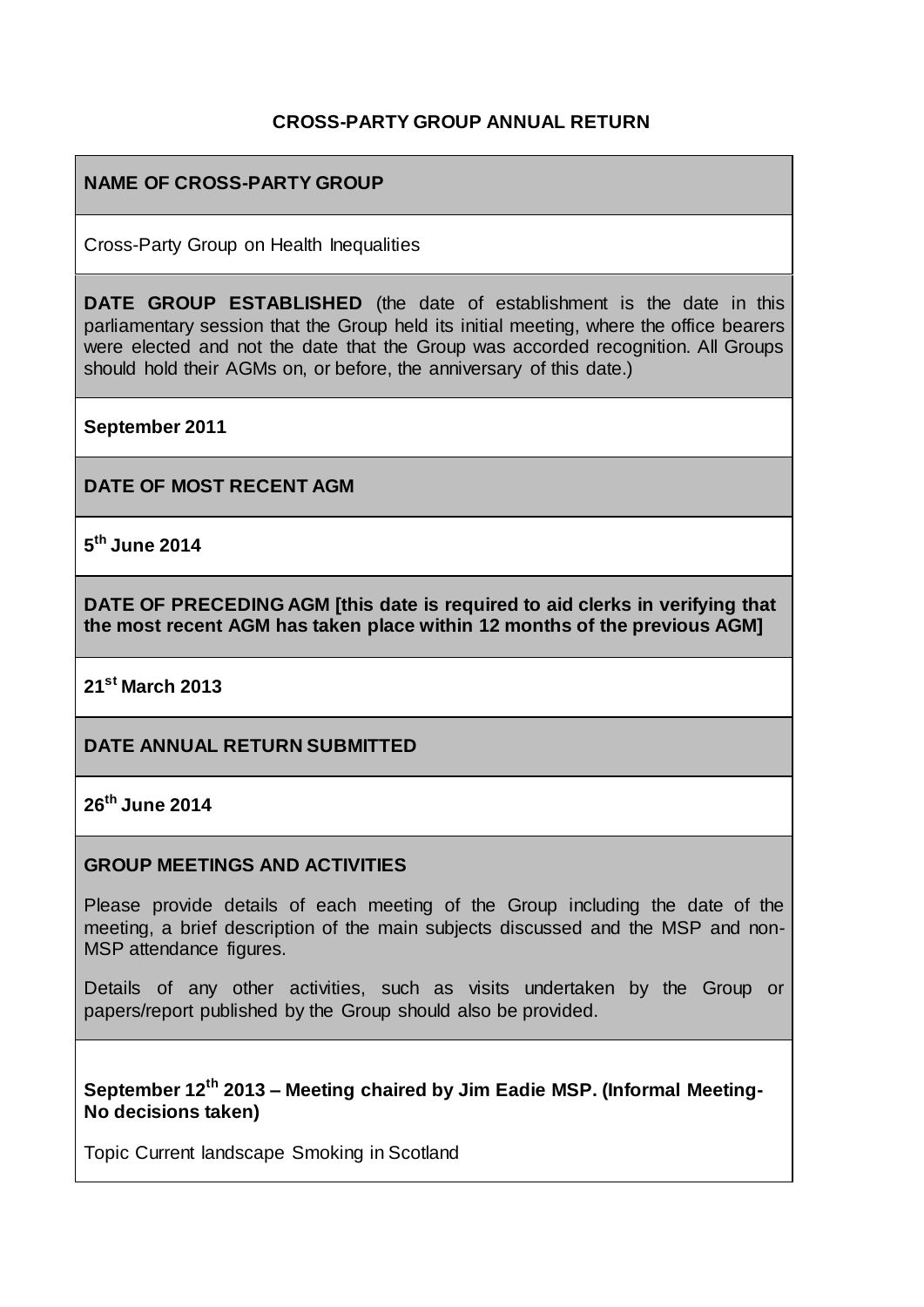Scottish statistics show despite the changes in pattern of tobacco use you are four times more likely to smoke in the most deprived areas versus the least deprived areas. This would indicate that in our most deprived communities smoking prevalence is similar to national picture in the 1970s. In the most well off groups smoking equates to around 15% of deaths but in the least well off it is linked to 32% of deaths. Sheila then discussed the economic hardship of tobacco use where a twenty a day smoking habit costs £2500 per annum. This hardship leads to a great economic inequality especially in the most deprived communities where tobacco could take up 2.1% of household expenditure.

Conclusion :Sheila Duffy concluded her presentation by stating the new Scottish Government strategy sets out a bold aim that by 2034 we will live in a mainly smoke free Scotland. She also commented the current rate of cessation alone will not reach that target and we need to change culture and take a real focus on youth prevention to make the target happen.

1 MSP and 11 Non MSP's attended

No refreshments supplied.

### **CROSS PARTY GROUP ON MENTAL HEALTH JOINT MEETING WITH THE CROSS PARTY GROUP ON HEALTH INEQUALITIES HELD ON 5 DECEMBER 2013**

The meeting focussed on the contribution of mental health services to tackling health inequalities. CPG Health Inequalities Secretariat, Jacquie Forde was not able to attend this meeting and minutes were prepared by the Secretariat to the CPG on Mental Health.

Topics discussed were SIGN guidelines and the need for psychological input to treatment for various conditions but noted this was largely ignored by services.

Mary Scanlon asked about dual diagnosis and people with mental illness and addiction problems. Alastair said again that much work had been done on this but he still felt care was not well co-ordinated and handovers were still problematic in some places.

Malcolm Chisholm asked about social deprivation and whether the inverse care law applied in mental health too. Alastair confirmed that it does and people with more severe mental illness often drop down social classes because of their disability.

3 MSP's and 15 non MSP's attended

## **March 24th Meeting chaired by Malcolm Chisholm MSP**

A Round Table Meeting to Discuss Health Inequalities where membership organisations discussed their current workstreams and future plans.

2 MSP's attended and 18 non MSP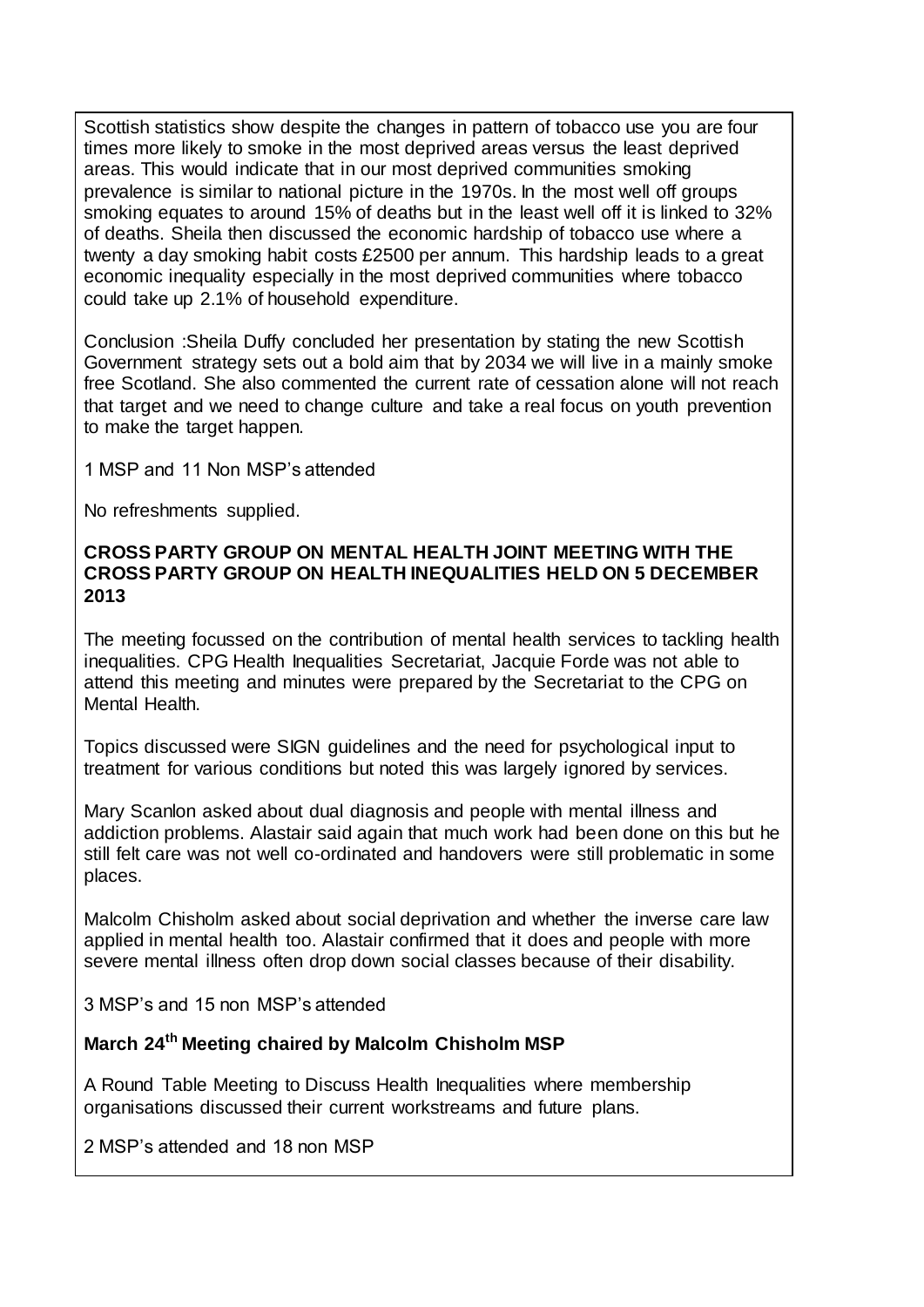## **June 5th Meeting Chaired by Murdo Fraser MSP**

**AGM** –Malcolm Chisholm MSP, Murdo Fraser MSP and Jim Eadie MSP re elected as Co convenors . Murdo Fraser and Malcolm Chisholm nominated Jacquie Forde be re- elected as voluntary secretary which members voted unanimously to a warm round of applause.

Meeting proper- Claire Stevens CE of Voluntary health Scotland gave a fantastic overview of what the third sector member organisations of VHS are undertaking in the community to help reduce health inequalities.

5 MSP's attended and 11 non MSP's.

No refreshments supplied.

#### **MSP MEMBERS OF THE GROUP**

Please provide names and party designation of all MSP members of the Group.

Jim Eadie MSP SNP

Malcolm Chisholm MSP Labour

Murdo Fraser MSP Conservative

Jackie Baillie MSP Labour

Michael McMahon MSP Labour

Anne McTaggart MSP Labour

Drew Smith MSP Labour

Aileen McLeod MSP SNP

Richard Simpson MSP Labour

## **NON-MSP MEMBERS OF THE GROUP**

For organisational members please provide only the name of the organisation, it is not necessary to provide the name(s) of individuals who may represent the organisation at meetings of the Group.

Individuals Jacquie Forde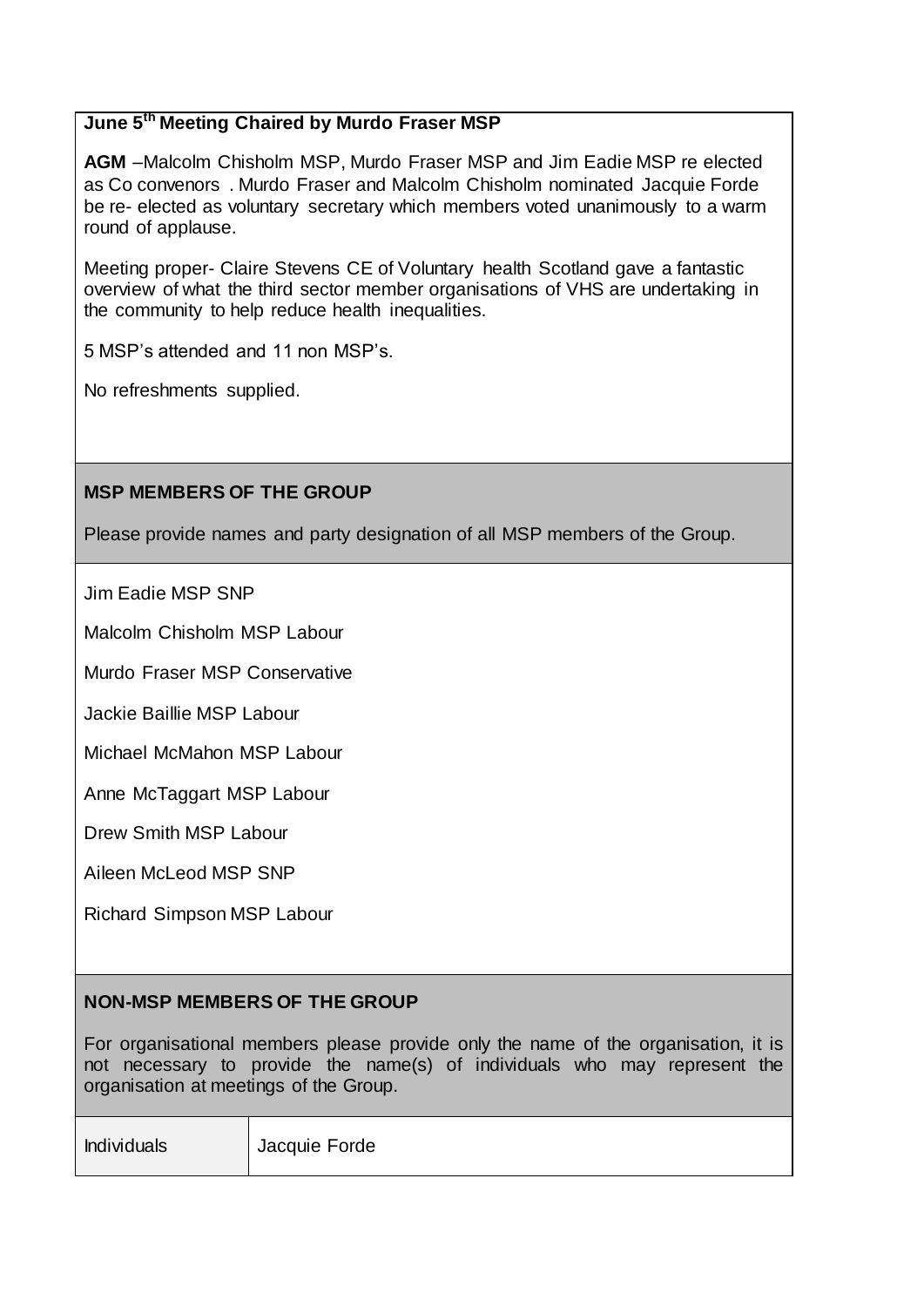|               | Prof G Watt                                                                                                                                                                                                                                                                                                                                                                                                                                                                                                                                                                                                                                              |
|---------------|----------------------------------------------------------------------------------------------------------------------------------------------------------------------------------------------------------------------------------------------------------------------------------------------------------------------------------------------------------------------------------------------------------------------------------------------------------------------------------------------------------------------------------------------------------------------------------------------------------------------------------------------------------|
|               | Katherine Smith                                                                                                                                                                                                                                                                                                                                                                                                                                                                                                                                                                                                                                          |
|               | David White                                                                                                                                                                                                                                                                                                                                                                                                                                                                                                                                                                                                                                              |
| Organisations | <b>Voluntary Health Scotland</b><br>Deaf Links (Tayside)<br><b>Community Pharmacy Scotland</b><br>Royal Pharmaceutical Society<br><b>British Lung Foundation</b><br><b>Samaritans</b><br>Scottish Independent Advocacy Alliance<br><b>ASH Scotland</b><br><b>NHS Health Scotland</b><br><b>BMA</b><br><b>Stroke Association</b><br><b>SHAAP</b><br>Royal College of Midwives<br><b>Improvement Service</b><br><b>Audit Scotland</b><br><b>Cancer Research UK</b><br><b>Chest Heart and Stroke Scotland</b><br><b>Living Streets</b><br><b>Bravehearts</b><br><b>Genetic Alliance</b><br><b>Bowel Cancer Care</b><br>The Big Lottery Fund<br><b>NSPCC</b> |

# **GROUP OFFICE BEARERS**

Please provide names for all office bearers. The minimum requirement is that two of the office bearers are MSPs and one of these is Convener – beyond this it is a matter for the Group to decide upon the office bearers it wishes to have. It is permissible to have more than one individual elected to each office, for example, coconveners or multiple deputy conveners.

| Convener               | Malcolm Chisholm MSP Labour   |
|------------------------|-------------------------------|
|                        | Murdo Fraser MSP Conservative |
|                        | Jim Eadie MSP SNP             |
| <b>Deputy Convener</b> |                               |
| Secretary              | Jacquie Forde                 |